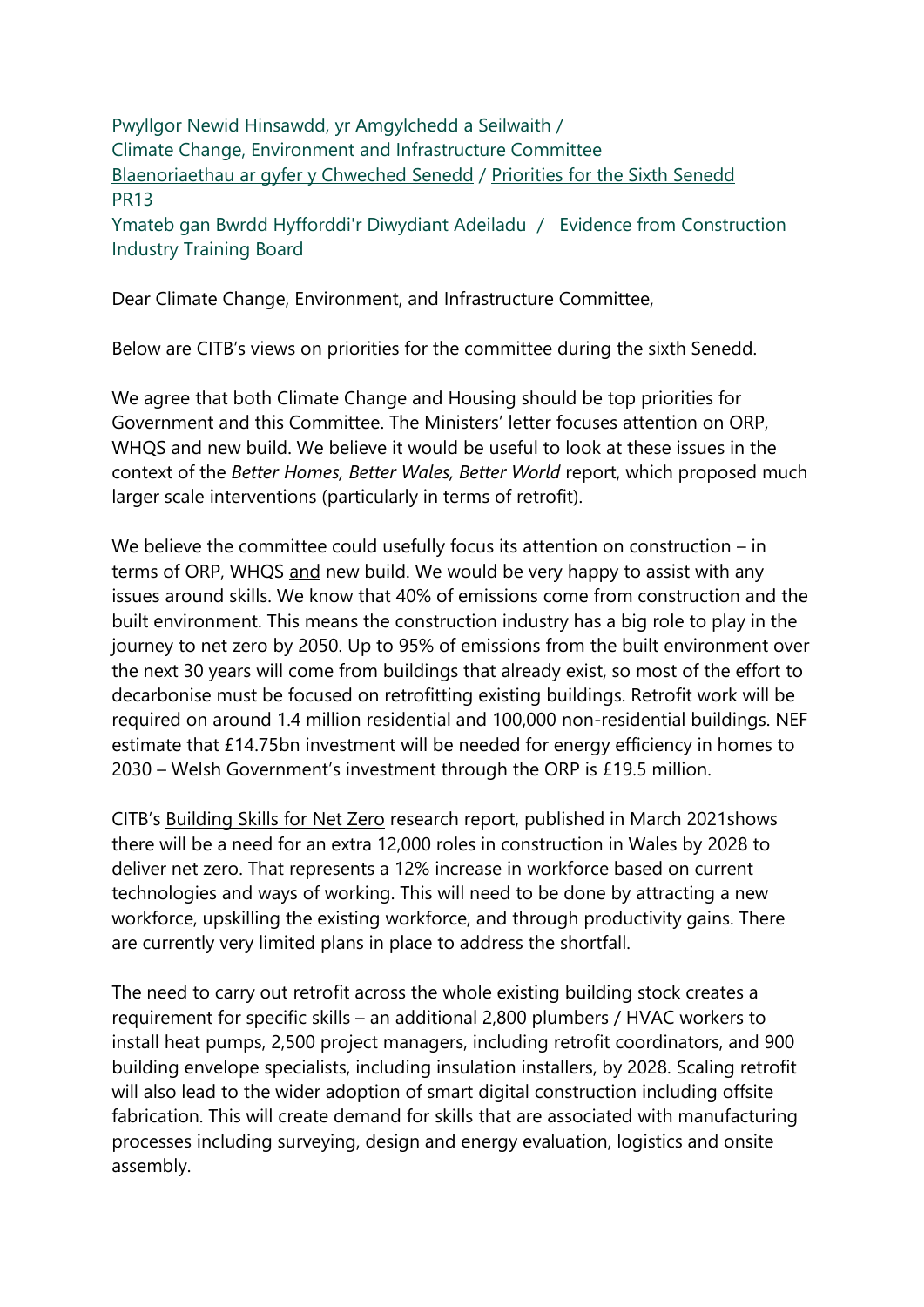Reaching the Welsh Government's net zero target, will require the entire construction sector working together with a common purpose. From a skills perspective, that means colleges, employers, federations, and government thinking green so the skills, knowledge and experience needed are embedded throughout the sector.

- Welsh (and UK) Governments have a key role to play in creating demand for skills by committing to a trajectory and setting associated long term policies, skills requirements and funding, so employers can see a long-term pipeline of work to encourage them to commit to investing in skills.
- The training sector needs to move to a more planned approach to provision, identify training and qualification gaps and facilitate updating of skills, technology and techniques. All qualifications must start to include retrofit, traditional buildings and modern methods of construction.
- Industry needs to invest in skills training, retaining skills within the sector, being collaborative across supply chains, and changing culture so it is more attractive to new / diverse entrants.

CITB has been working with Welsh Government to support the implementation of the Innovative Housing Programme and Optimised Retrofit Programme, and learn lessons from these programmes to inform future skills planning. Over the next few years, CITB's main actions will focus on –

- Further research this will include research into the skills required by employers to achieve Trustmark registration, a detailed review of the insulation training sector and research on embodied carbon in construction.
- Ensuring standards and qualifications are net zero ready supporting Welsh Government's skills audit and skills planning and ensuring the required skills are clearly understood by industry through contracts and communications, developing a competency framework for net zero, supporting the development of a 'Green Apprenticeship' in IBT.
- Funding qualification grant funding of the L5 Retrofit Coordinator, with more to be developed in future years as policies, standards and qualifications change.
- Influencing using all of the above to help us influence government policy direction and support the training sector and employers adapt to the changing world.

To assist with this work, Welsh Government officials have suggested that new retrofit programmes may include mandatory skills (like the new installer skills matrix in Scotland). We would like to see this confirmed by ministers, and more details developed (alongside CITB).